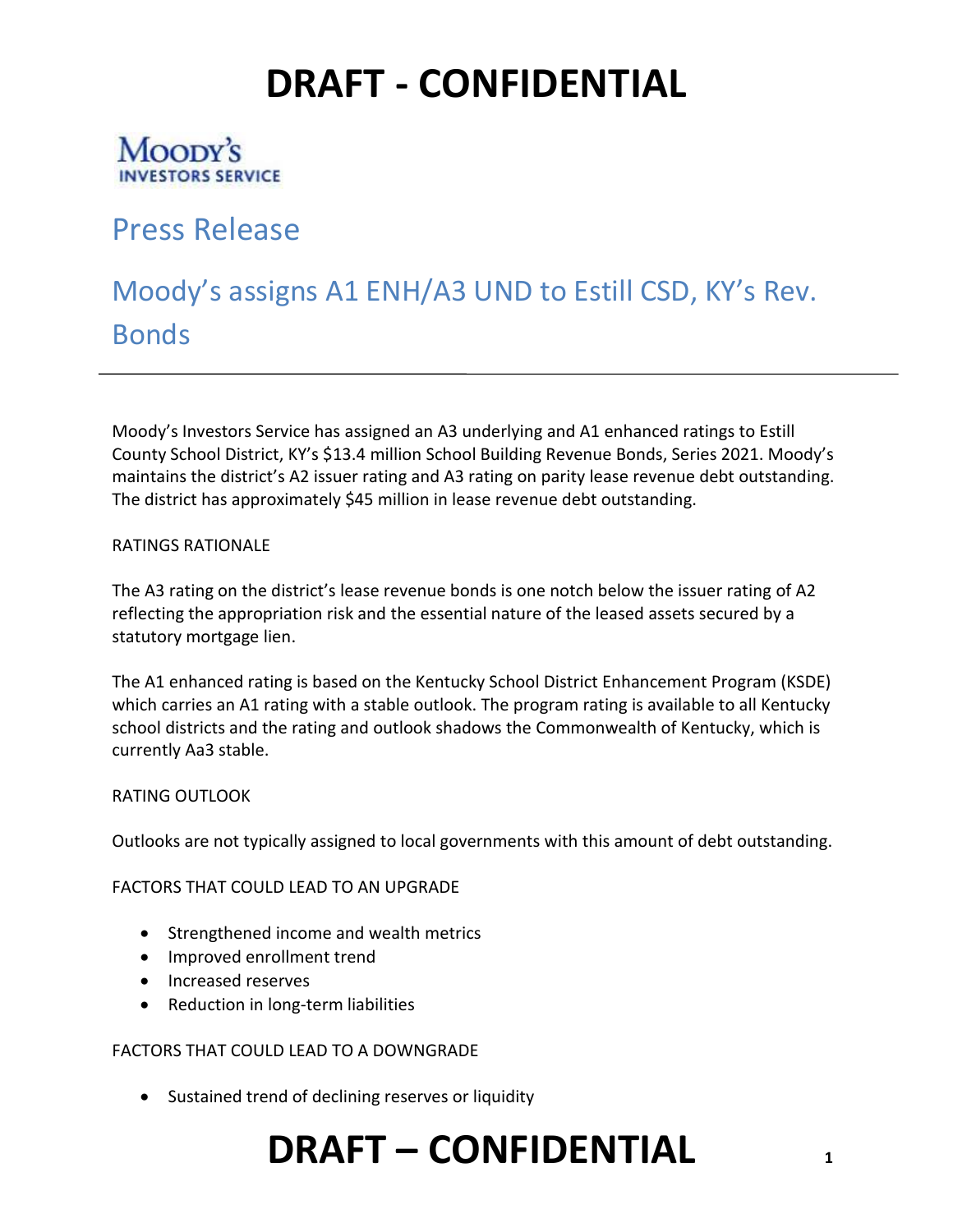#### Moopy's **INVESTORS SERVICE**

### Press Release

• Significant increase in debt or long-term liabilities

#### LEGAL SECURITY

The bonds are secured by annual lease rental payments from the school district, which are subject to annual appropriation. Additional bondholder security is derived from a statutory mortgage lien on the financed projects.

The mechanics of the state enhancement program direct the paying agent to notify the KY DOE if payment of principal or interest has not been received three days prior to the date on which the debt service payment is due. Upon notification by the paying agent, the KY DOE must forward, from available funds, the amount due to the paying agent.

#### USE OF PROCEEDS

Bond proceeds will fund various capital needs, including renovations to a high school and updated to athletic facilities.

#### PROFILE

Estill County School District is located in the Knobs Arc Region of Kentucky and serves all of Estill County. The district is located approximately 46 miles southeast of Lexington-Fayette Urban County Government, KY. The Estill County School District Finance Corporation is a non-profit corporation created by the district pursuant to Kentucky Revised Statute 162.385 to act as a municipal corporation and agency and instrumentality of the board.

© 2021 Moody's Corporation, Moody's Investors Service, Inc., Moody's Analytics, Inc. and/or their licensors and affiliates (collectively, "MOODY'S"). All rights reserved.

CREDIT RATINGS ISSUED BY MOODY'S CREDIT RATINGS AFFILIATES ARE THEIR CURRENT OPINIONS OF THE RELATIVE FUTURE CREDIT RISK OF ENTITIES, CREDIT COMMITMENTS, OR DEBT OR DEBT-LIKE SECURITIES, AND MATERIALS, PRODUCTS, SERVICES AND INFORMATION PUBLISHED BY MOODY'S (COLLECTIVELY, "PUBLICATIONS") MAY INCLUDE SUCH CURRENT OPINIONS. MOODY'S DEFINES CREDIT RISK AS THE RISK THAT AN ENTITY MAY NOT MEET ITS CONTRACTUAL FINANCIAL OBLIGATIONS AS THEY COME DUE AND ANY ESTIMATED FINANCIAL LOSS IN THE EVENT OF DEFAULT OR IMPAIRMENT. SEE APPLICABLE MOODY'S RATING SYMBOLS AND DEFINITIONS PUBLICATION FOR INFORMATION ON THE TYPES OF CONTRACTUAL FINANCIAL OBLIGATIONS ADDRESSED BY MOODY'S CREDIT RATINGS. CREDIT RATINGS DO NOT ADDRESS ANY OTHER RISK, INCLUDING BUT NOT LIMITED TO: LIQUIDITY RISK, MARKET VALUE RISK, OR PRICE VOLATILITY. CREDIT RATINGS, NON-CREDIT ASSESSMENTS ("ASSESSMENTS"), AND OTHER OPINIONS INCLUDED IN MOODY'S PUBLICATIONS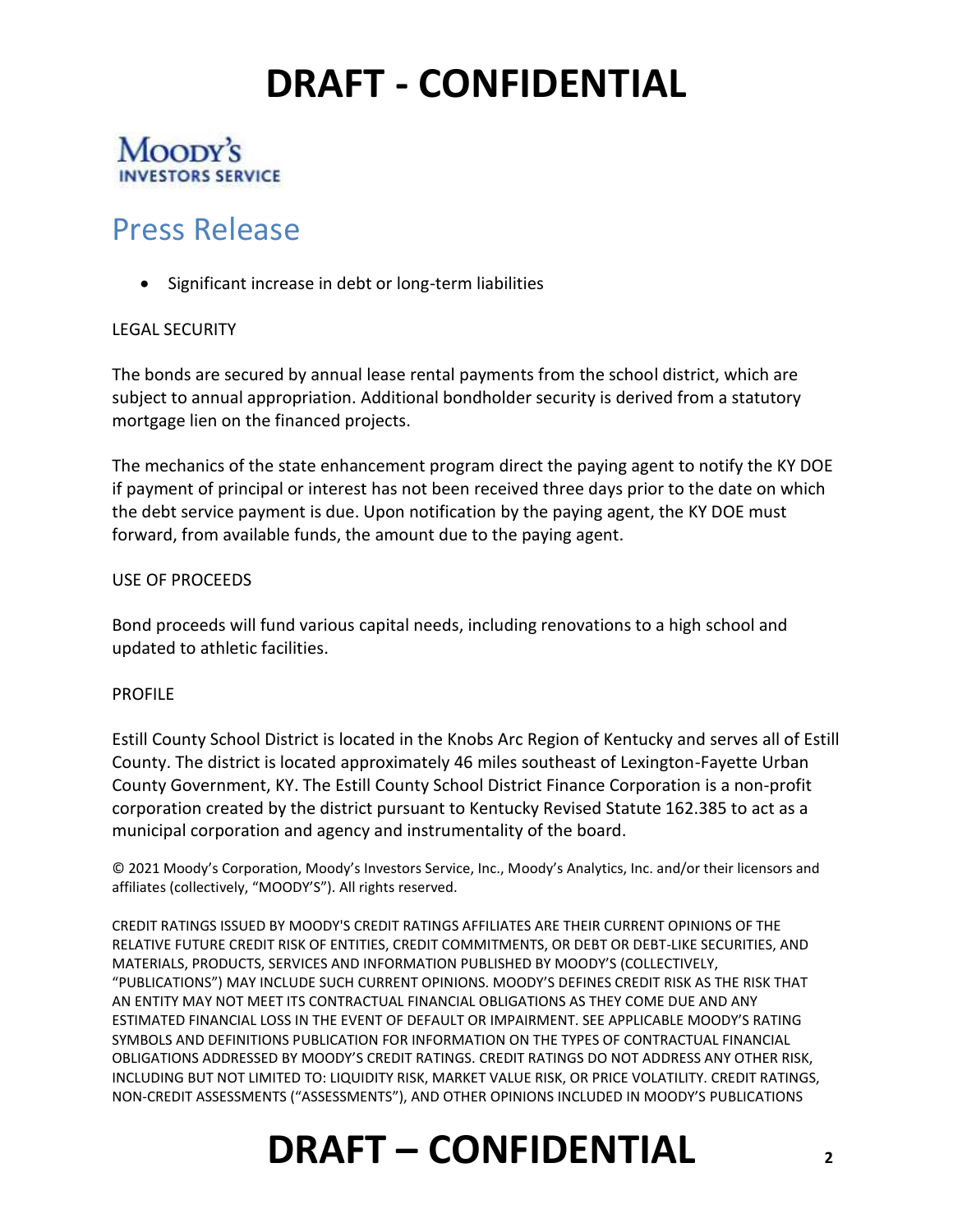#### Moopy's **INVESTORS SERVICE**

### Press Release

ARE NOT STATEMENTS OF CURRENT OR HISTORICAL FACT. MOODY'S PUBLICATIONS MAY ALSO INCLUDE QUANTITATIVE MODEL-BASED ESTIMATES OF CREDIT RISK AND RELATED OPINIONS OR COMMENTARY PUBLISHED BY MOODY'S ANALYTICS, INC. AND/OR ITS AFFILIATES. MOODY'S CREDIT RATINGS, ASSESSMENTS, OTHER OPINIONS AND PUBLICATIONS DO NOT CONSTITUTE OR PROVIDE INVESTMENT OR FINANCIAL ADVICE, AND MOODY'S CREDIT RATINGS, ASSESSMENTS, OTHER OPINIONS AND PUBLICATIONS ARE NOT AND DO NOT PROVIDE RECOMMENDATIONS TO PURCHASE, SELL, OR HOLD PARTICULAR SECURITIES. MOODY'S CREDIT RATINGS, ASSESSMENTS, OTHER OPINIONS AND PUBLICATIONS DO NOT COMMENT ON THE SUITABILITY OF AN INVESTMENT FOR ANY PARTICULAR INVESTOR. MOODY'S ISSUES ITS CREDIT RATINGS, ASSESSMENTS AND OTHER OPINIONS AND PUBLISHES ITS PUBLICATIONS WITH THE EXPECTATION AND UNDERSTANDING THAT EACH INVESTOR WILL, WITH DUE CARE, MAKE ITS OWN STUDY AND EVALUATION OF EACH SECURITY THAT IS UNDER CONSIDERATION FOR PURCHASE, HOLDING, OR SALE.

MOODY'S CREDIT RATINGS**,** ASSESSMENTS, OTHER OPINIONS, AND PUBLICATIONS ARE NOT INTENDED FOR USE BY RETAIL INVESTORS AND IT WOULD BE RECKLESS AND INAPPROPRIATE FOR RETAIL INVESTORS TO USE MOODY'S CREDIT RATINGS, ASSESSMENTS, OTHER OPINIONS OR PUBLICATIONS WHEN MAKING AN INVESTMENT DECISION. IF IN DOUBT YOU SHOULD CONTACT YOUR FINANCIAL OR OTHER PROFESSIONAL ADVISER.

ALL INFORMATION CONTAINED HEREIN IS PROTECTED BY LAW, INCLUDING BUT NOT LIMITED TO, COPYRIGHT LAW, AND NONE OF SUCH INFORMATION MAY BE COPIED OR OTHERWISE REPRODUCED, REPACKAGED, FURTHER TRANSMITTED, TRANSFERRED, DISSEMINATED, REDISTRIBUTED OR RESOLD, OR STORED FOR SUBSEQUENT USE FOR ANY SUCH PURPOSE, IN WHOLE OR IN PART, IN ANY FORM OR MANNER OR BY ANY MEANS WHATSOEVER, BY ANY PERSON WITHOUT MOODY'S PRIOR WRITTEN CONSENT.

MOODY'S CREDIT RATINGS**,** ASSESSMENTS, OTHER OPINIONS AND PUBLICATIONS ARE NOT INTENDED FOR USE BY ANY PERSON AS A BENCHMARK AS THAT TERM IS DEFINED FOR REGULATORY PURPOSES AND MUST NOT BE USED IN ANY WAY THAT COULD RESULT IN THEM BEING CONSIDERED A BENCHMARK.

All information contained herein is obtained by MOODY'S from sources believed by it to be accurate and reliable. Because of the possibility of human or mechanical error as well as other factors, however, all information contained herein is provided "AS IS" without warranty of any kind. MOODY'S adopts all necessary measures so that the information it uses in assigning a credit rating is of sufficient quality and from sources MOODY'S considers to be reliable including, when appropriate, independent third-party sources. However, MOODY'S is not an auditor and cannot in every instance independently verify or validate information received in the rating process or in preparing its Publications.

To the extent permitted by law, MOODY'S and its directors, officers, employees, agents, representatives, licensors and suppliers disclaim liability to any person or entity for any indirect, special, consequential, or incidental losses or damages whatsoever arising from or in connection with the information contained herein or the use of or inability to use any such information, even if MOODY'S or any of its directors, officers, employees, agents, representatives, licensors or suppliers is advised in advance of the possibility of such losses or damages, including but not limited to: (a) any loss of present or prospective profits or (b) any loss or damage arising where the relevant financial instrument is not the subject of a particular credit rating assigned by MOODY'S.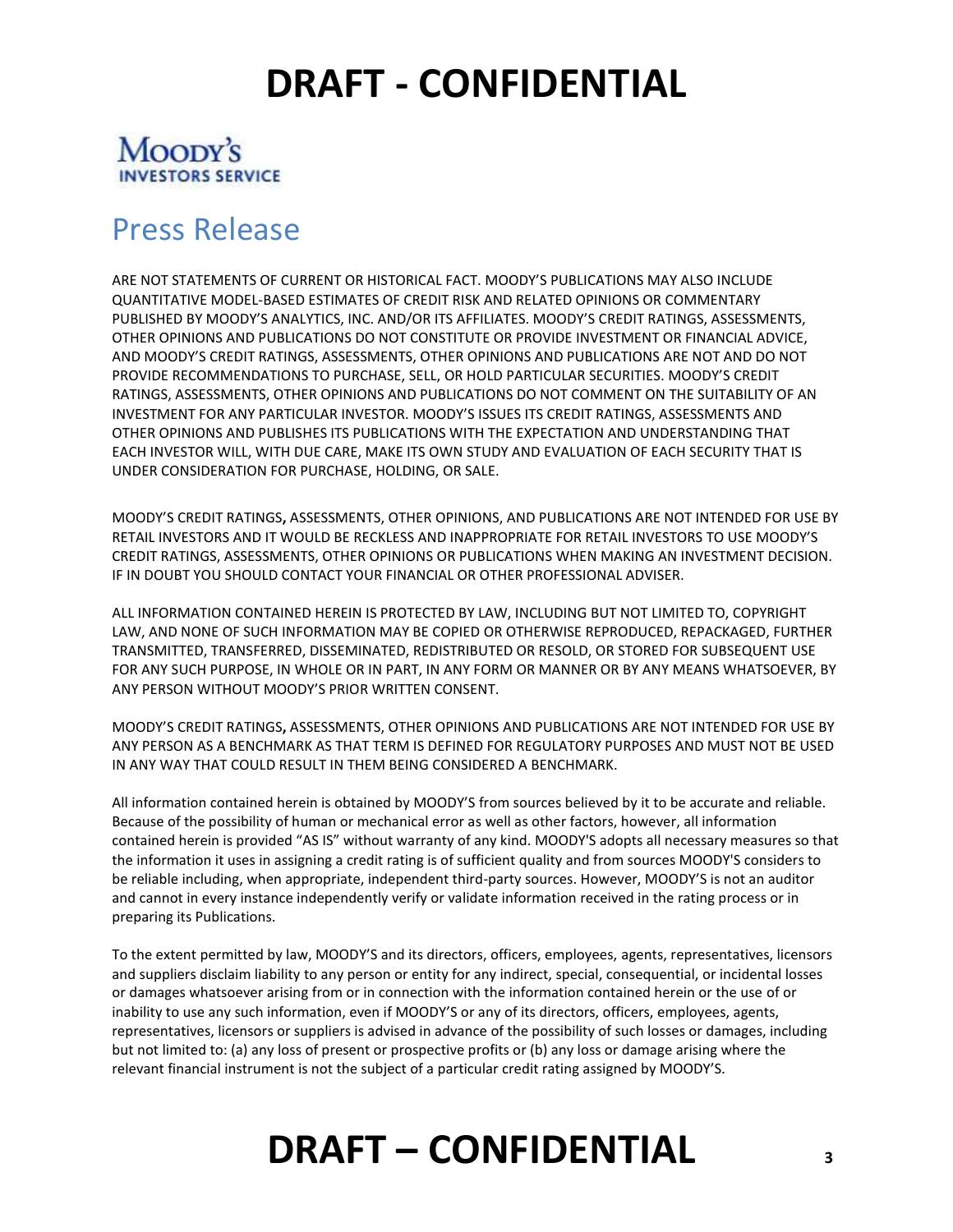### Moopy's **INVESTORS SERVICE**

## Press Release

To the extent permitted by law, MOODY'S and its directors, officers, employees, agents, representatives, licensors and suppliers disclaim liability for any direct or compensatory losses or damages caused to any person or entity, including but not limited to by any negligence (but excluding fraud, willful misconduct or any other type of liability that, for the avoidance of doubt, by law cannot be excluded) on the part of, or any contingency within or beyond the control of, MOODY'S or any of its directors, officers, employees, agents, representatives, licensors or suppliers, arising from or in connection with the information contained herein or the use of or inability to use any such information.

NO WARRANTY, EXPRESS OR IMPLIED, AS TO THE ACCURACY, TIMELINESS, COMPLETENESS, MERCHANTABILITY OR FITNESS FOR ANY PARTICULAR PURPOSE OF ANY CREDIT RATING, ASSESSMENT, OTHER OPINION OR INFORMATION IS GIVEN OR MADE BY MOODY'S IN ANY FORM OR MANNER WHATSOEVER.

Moody's Investors Service, Inc., a wholly-owned credit rating agency subsidiary of Moody's Corporation ("MCO"), hereby discloses that most issuers of debt securities (including corporate and municipal bonds, debentures, notes and commercial paper) and preferred stock rated by Moody's Investors Service, Inc. have, prior to assignment of any credit rating, agreed to pay to Moody's Investors Service, Inc. for credit ratings opinions and services rendered by it fees ranging from \$1,000 to approximately \$5,000,000. MCO and Moody's Investors Service also maintain policies and procedures to address the independence of Moody's Investors Service credit ratings and credit rating processes. Information regarding certain affiliations that may exist between directors of MCO and rated entities, and between entities who hold credit ratings from Moody's Investors Service and have also publicly reported to the SEC an ownership interest in MCO of more than 5%, is posted annually at [www.moodys.com](http://www.moodys.com/) under the heading "Investor Relations — Corporate Governance — Director and Shareholder Affiliation Policy."

Additional terms for Australia only: Any publication into Australia of this document is pursuant to the Australian Financial Services License of MOODY'S affiliate, Moody's Investors Service Pty Limited ABN 61 003 399 657AFSL 336969 and/or Moody's Analytics Australia Pty Ltd ABN 94 105 136 972 AFSL 383569 (as applicable). This document is intended to be provided only to "wholesale clients" within the meaning of section 761G of the Corporations Act 2001. By continuing to access this document from within Australia, you represent to MOODY'S that you are, or are accessing the document as a representative of, a "wholesale client" and that neither you nor the entity you represent will directly or indirectly disseminate this document or its contents to "retail clients" within the meaning of section 761G of the Corporations Act 2001. MOODY'S credit rating is an opinion as to the creditworthiness of a debt obligation of the issuer, not on the equity securities of the issuer or any form of security that is available to retail investors.

Additional terms for Japan only: Moody's Japan K.K. ("MJKK") is a wholly-owned credit rating agency subsidiary of Moody's Group Japan G.K., which is wholly-owned by Moody's Overseas Holdings Inc., a wholly-owned subsidiary of MCO. Moody's SF Japan K.K. ("MSFJ") is a wholly-owned credit rating agency subsidiary of MJKK. MSFJ is not a Nationally Recognized Statistical Rating Organization ("NRSRO"). Therefore, credit ratings assigned by MSFJ are Non-NRSRO Credit Ratings. Non-NRSRO Credit Ratings are assigned by an entity that is not a NRSRO and, consequently, the rated obligation will not qualify for certain types of treatment under U.S. laws. MJKK and MSFJ are credit rating agencies registered with the Japan Financial Services Agency and their registration numbers are FSA Commissioner (Ratings) No. 2 and 3 respectively.